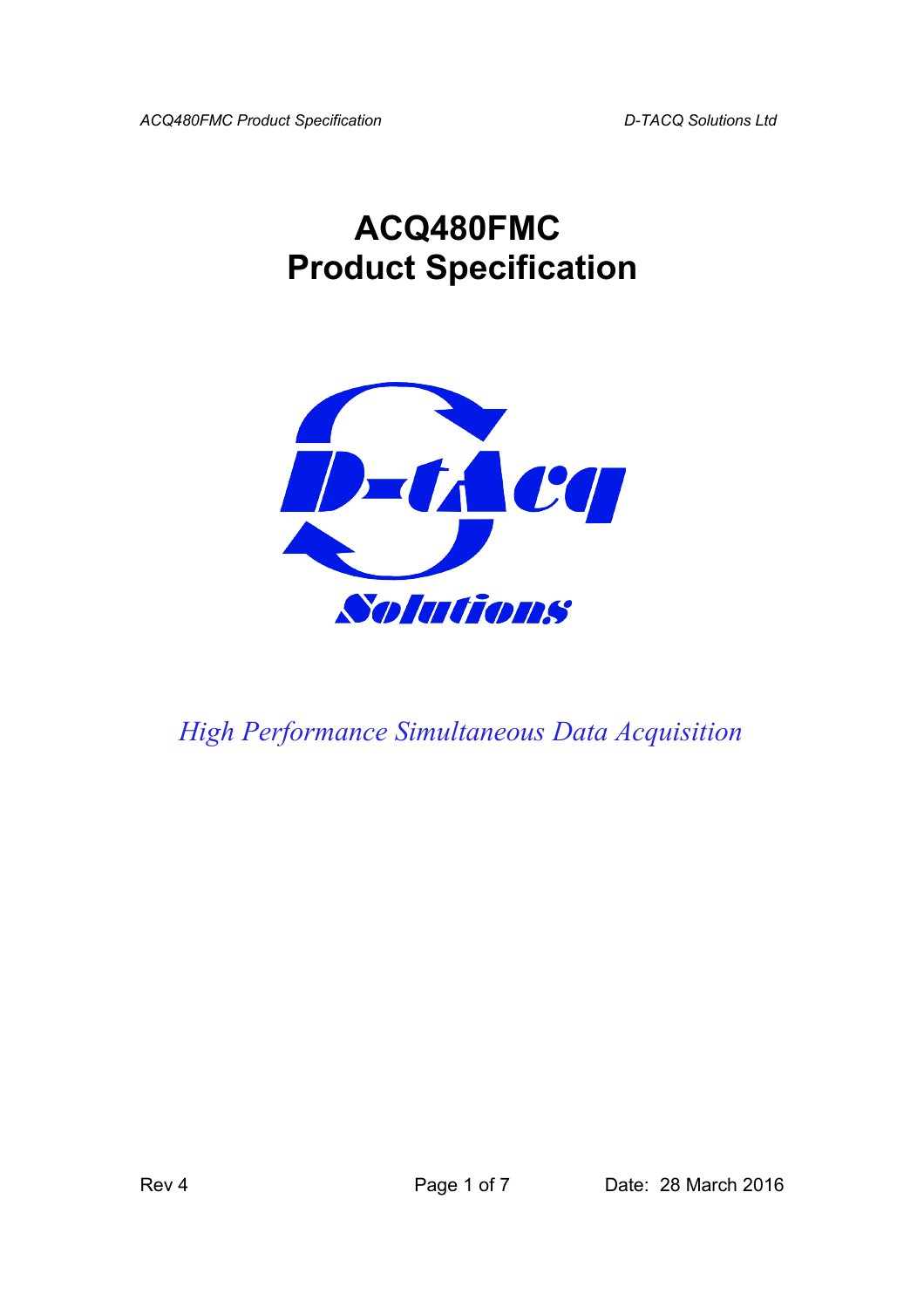## **Table of Contents**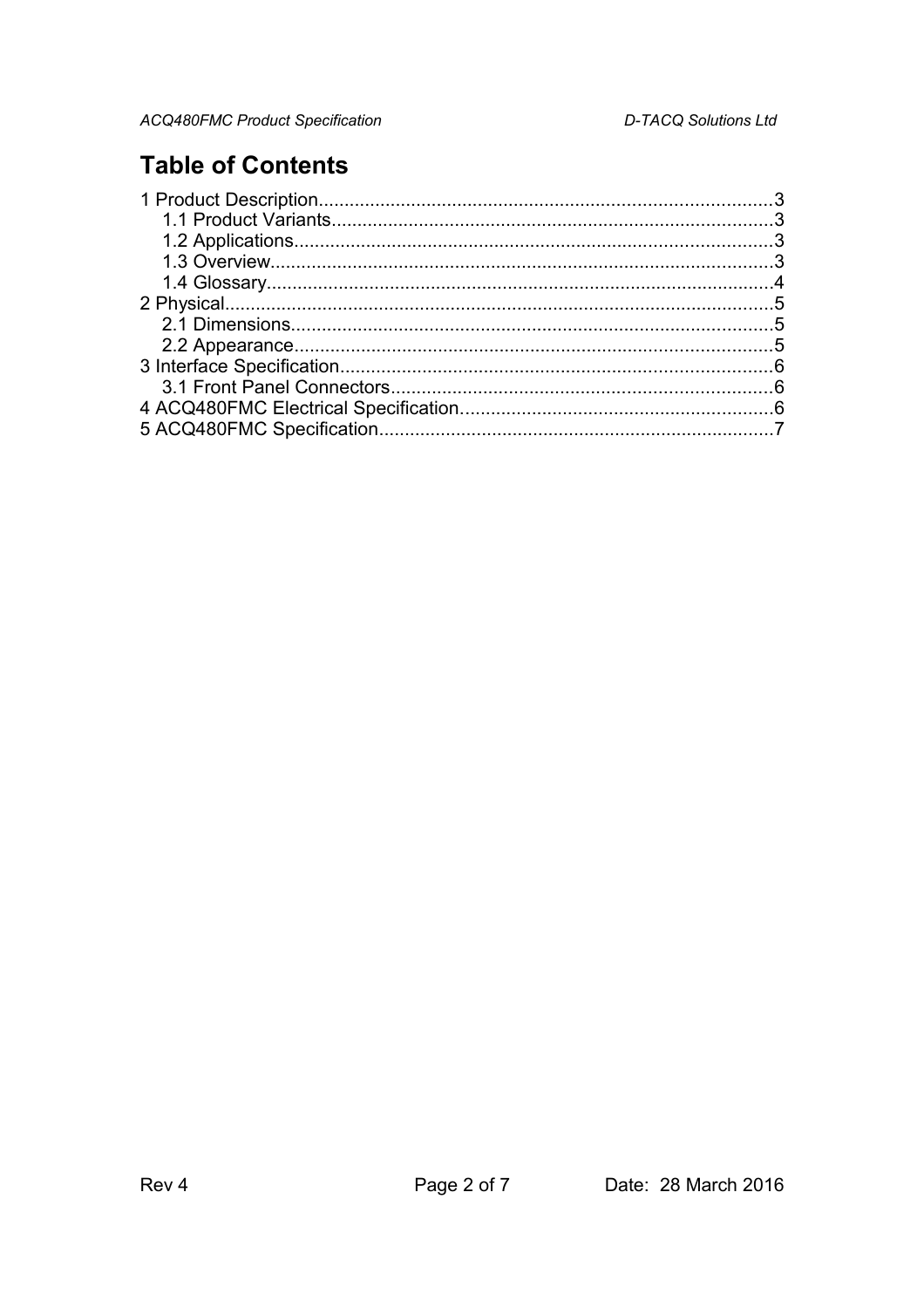## 1 Product Description

- 1. *ACQ480FMC* is an 8 channel simultaneous analog input module.
- 2. Standard configuration: 8 channels, 50MSPS/channel.
- 3. Complies with *VITA57 FMC* standard, *LPC* version.
- 4. Single-ended input on MMCX connector
- 5. Compliant with D-TACQ *ELF* sites.

### *1.1 Product Variants*

• *ACQ480FMC* : 14 bit resolution; 8 channels @ 50MSPS/channel[#](#page-2-0)

8 channels @ 80MSPS/channel[\\*](#page-2-1)

### *1.2 Applications*

• Radar, Radio Reflectometry, high speed ultrasound and diagnostics..

## *1.3 Overview*

The FMC module standard adds user IO to carrier modules fitted with FPGA resource. D-TACQ recommends modules based on the Xilinx ZYNQ system on chip, combining FPGA resource with a dual-core ARM Cortex A9 and gigabit Ethernet.

Compatible carriers include:

- D-TACQ **ACQ1001Q** : D-TACQ 1 slot FMC carrier, Z7020
- D-TACQ **ACQ2106** : D-TACQ 6 slot FMC carrier, Z7030

D-TACQ supplies a complete working Intelligent Digitizer appliance including programmable logic and microprocessor system running Linux. Evaluation boards are useful for evaluation, but for production use D-TACQ recommends use of a production-quality carrier such as ACQ2106.

<span id="page-2-0"></span><sup>#</sup> Standard

<span id="page-2-1"></span><sup>\*</sup> Carrier-dependent. Contact D-TACQ for details.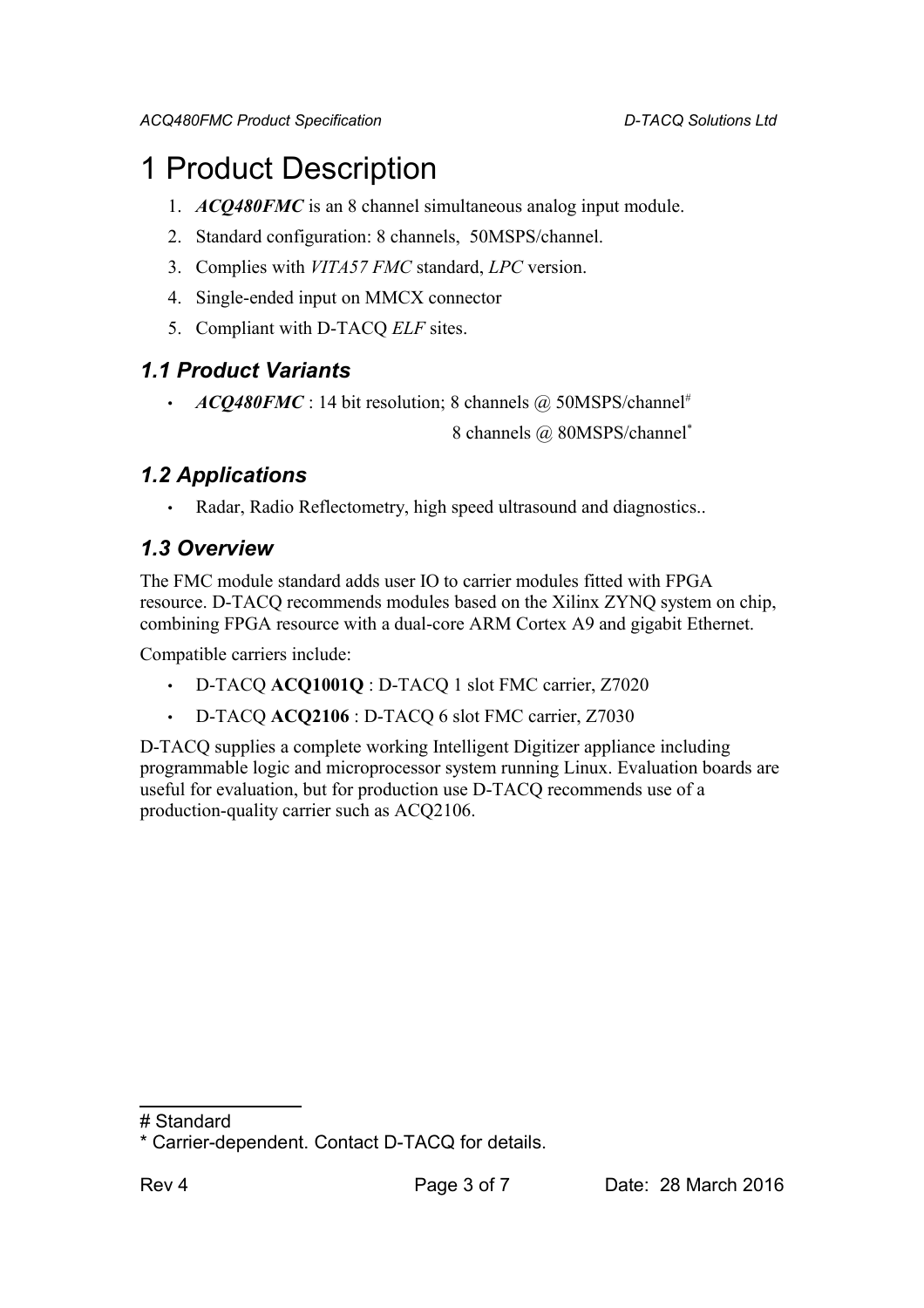#### *1.4 Glossary*

- *FMC*: [VITA57 FPGA Mezzanine Card.](http://www.vita.com/fmc.html)
- [Xilinx ZYNQ](http://www.xilinx.com/products/silicon-devices/soc/zynq-7000/index.htm) System on Chip
- *FPGA* : Field Programmable Gate Array.
- *LPC* : *FMC* Low pin count wiring standard.
- *ULPC*: *FMC* Ultra low pin count (D-TACQ).
- ULPC+ D-TACQ Ultra low pin count with LVDS
- ELF: D-TACQ extension to FMC, elongated card with provision for dedicated analog power supply rails.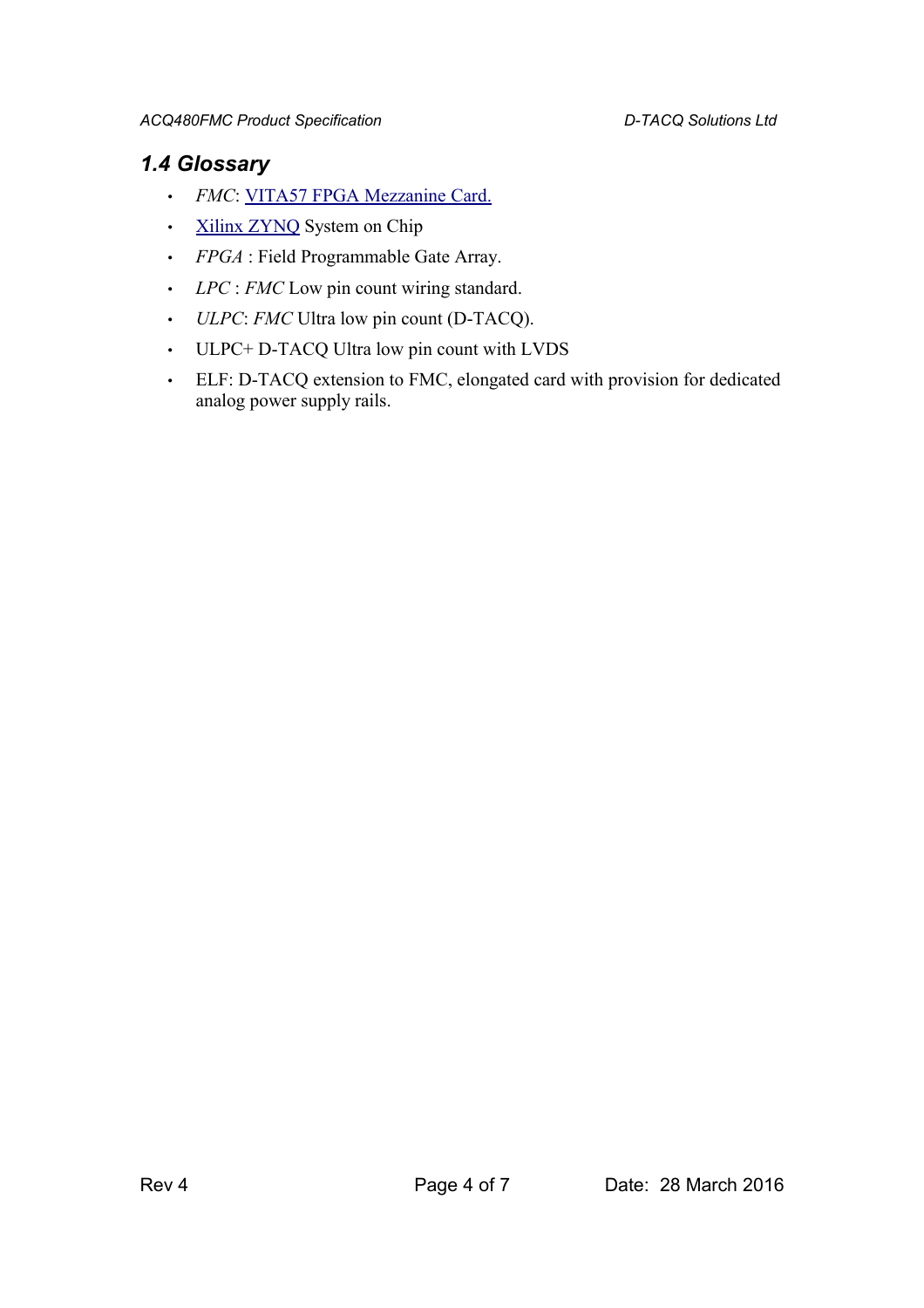*ACQ480FMC Product Specification D-TACQ Solutions Ltd* 

# 2 Physical

## *2.1 Dimensions*



## *2.2 Appearance*

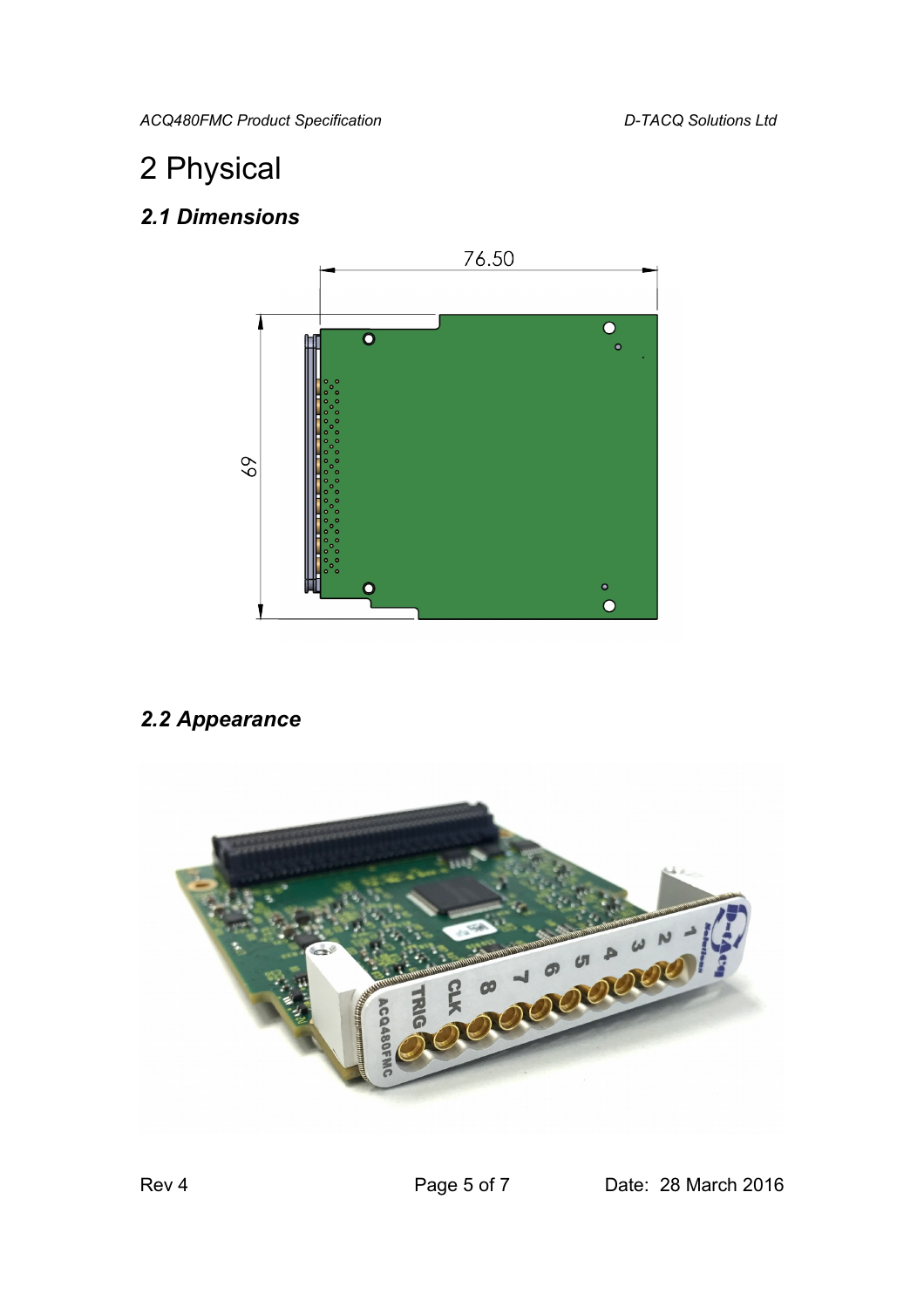## 3 Interface Specification

## *3.1 Front Panel Connectors*

- 10x MMCX connectors
- 8 channel input.
- External CLK, TRG on MMCX Connectors.

## 4 ACQ480FMC Electrical Specification.

| #              | Parameter               | Value                                                           |
|----------------|-------------------------|-----------------------------------------------------------------|
| $\mathbf{1}$   | Number of Channels      | 4/8                                                             |
| $\overline{2}$ | Sample Rate             | 80 MSPS/50 MSPS,                                                |
|                |                         | per channel simultaneous                                        |
| 3              | Resolution              | 14 bits                                                         |
| 4              | Coupling                | DC, Single-Ended Input                                          |
| 5              | Input Impedance         | 100kΩ, $[50\Omega \text{ option}]$ <sup>1</sup>                 |
| 6              | Input Voltage Range     | $±2.5V$ (default)<br>±1V (factory option)                       |
| 7              | Input Voltage Withstand | ±30V                                                            |
| 8              | Offset Error            | $±3$ mV                                                         |
| 9              | Gain Error              | $±2$ mV                                                         |
| 10             | INL                     | ±2.2 LSB typical                                                |
| 11             | DNL                     | ±0.5 LSB typical                                                |
| 12             | THD                     | 80 dBc                                                          |
| 13             | SINAD                   | 71 dB typical                                                   |
| 14             | SFDR                    | 85 dBc typical                                                  |
| 15             | <b>SNR</b>              | 72 dB typical                                                   |
| 16             | Full Power BW           | 40 MHz @ 2Vpp (-1V variant)<br>15 MHz @ 5Vpp (Standard variant) |
| 17             | Small Signal BW         | 80 MHz                                                          |
| 18             | Crosstalk               | <100 dB @ 100 kHz FS Input                                      |
|                |                         | <90 dB typical @ 5 MHz FS Input                                 |
| 19             | Temperature Stability   | $<$ 25 ppm/C                                                    |
|                |                         |                                                                 |
|                |                         |                                                                 |

<span id="page-5-0"></span>Input should be driven by a low impedance source.